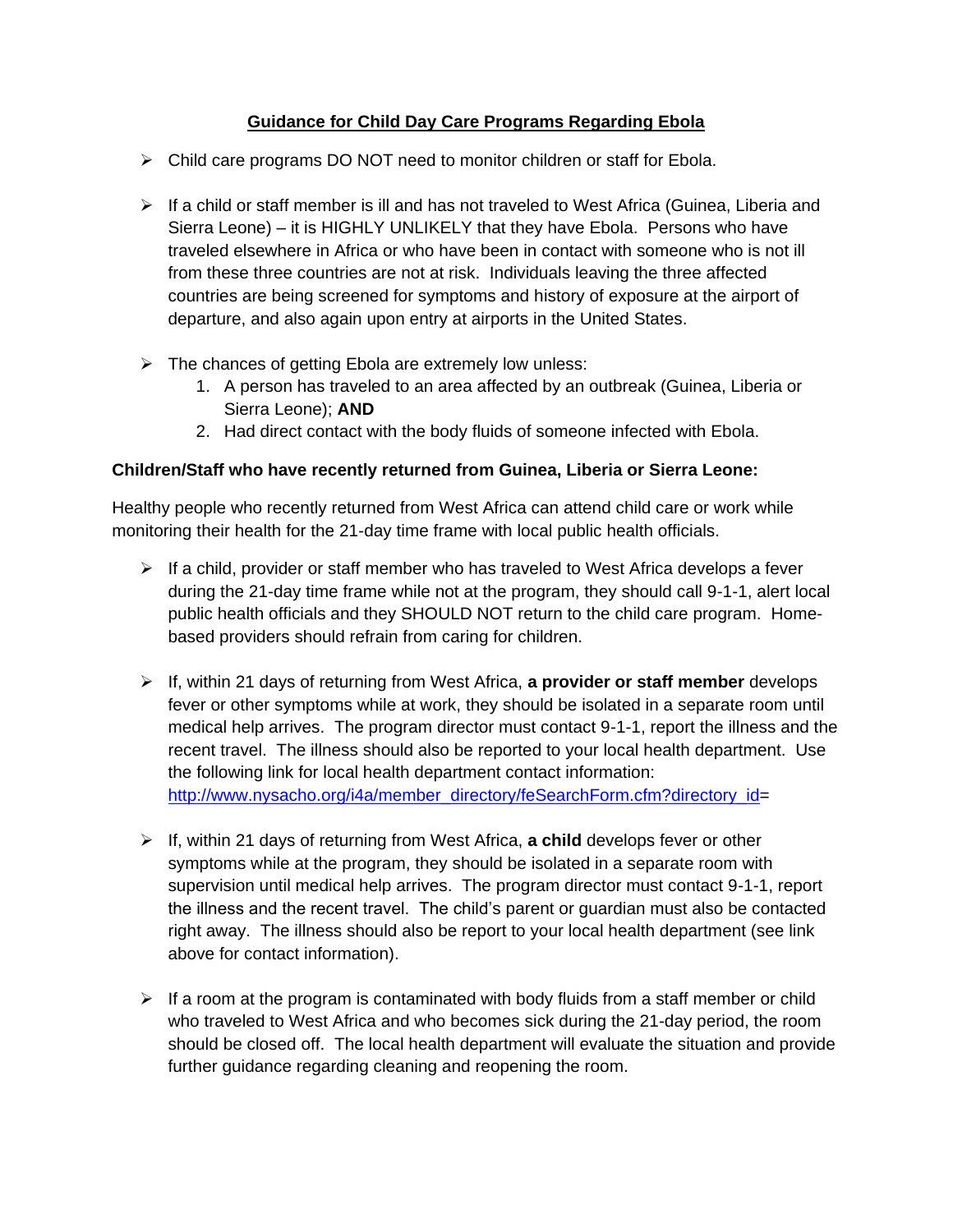**Children and families with ties to West Africa are NOT a threat. Ebola is caused by a virus, not a person, and it is difficult to transmit. Child Care Providers are encouraged to use this fact sheet to answer questions staff and parents may have regarding Ebola.**

### **What is Ebola?**

Ebola is a severe disease caused by a virus. It refers to a group of viruses that affect multiple organ systems in the body. The virus is named after the Ebola River in the Democratic Republic of Congo (formerly Zaire), where one of the first outbreaks occurred in 1976.

### **How do you get the Ebola virus?**

- Ebola only spreads when people are sick.
- Ebola can only be spread to others after symptoms begin.
- It is NOT spread through the air or water or any food grown or approved for consumption in the United States.
- $\bullet$  It is spread by:
	- $\triangleright$  Direct contact with body fluids (blood, vomit, urine, feces, sweat) of a person who is sick with or who has died from Ebola.
	- $\triangleright$  Contact with objects contaminated with the virus (needles, medical equipment).
	- $\triangleright$  Contact with infected animals (by contact with blood or fluids or infected bush meat from Africa).

### **What are the Symptoms?**

Ebola symptoms can appear from two to 21 days after exposure. They include:

- Abrupt Fever
- Headache
- Diarrhea
- Vomiting
- Stomach pain
- Unexplained bleeding or bruising
- Joint and muscle pain

Remember: Anyone with those symptoms, including those who traveled to West Africa, is much more likely to have another disease, such as the flu.

### **Can I get Ebola from a person who is infected but doesn't have any symptoms?**

No. Individuals who do not have symptoms are not contagious. In order for the virus to be transmitted, an individual would have to have direct contact with an individual who is experiencing symptoms.

### **Can Ebola be transmitted through the air?**